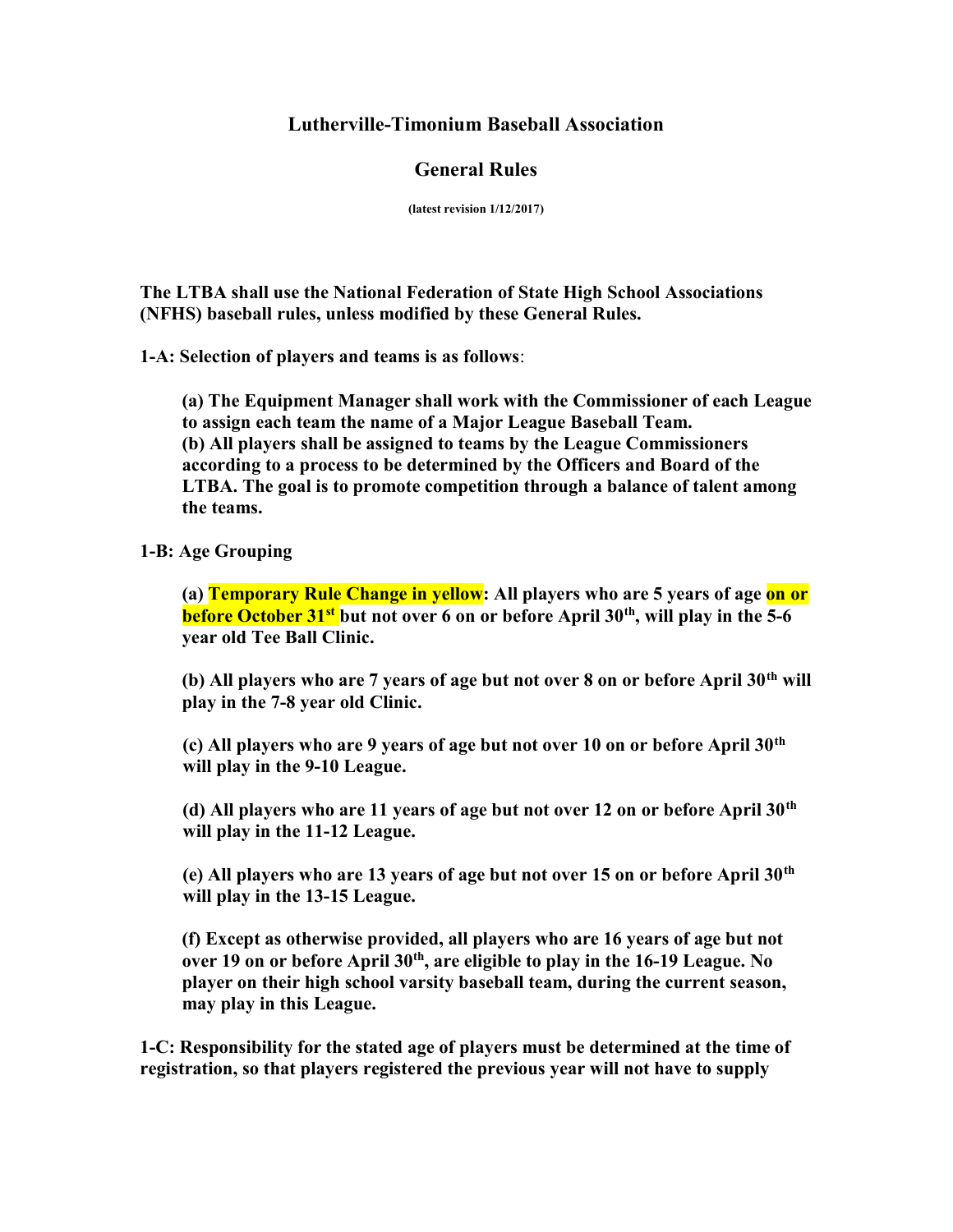proof of age when re-registering. Upon request, the matter will go to the Commissioner.

1-D: Trading of players will not be permitted.

1-E: Any player who, because of lack of skill or for any other reason, is incapable of protecting himself under normal game conditions, shall be reported by the team Manager to the League Commissioner. The Commissioner, with the concurrence of the Vice President-Baseball, may remove the player from the roster and place the player in the next lower age group.

1-F: A Manager is eligible to manage only one in house team in any of the LTBA Leagues, this does not include Clinic and all age travel leagues.

1-G: Games will be six innings for all leagues except 13-15 and up which will be 7 innings. In the 16-19 division only, in no event shall an inning start after 2 hours except for playoff games. Official games will be three and one-half innings. If the home team is behind, an official game will be four full innings. The following times and rule apply

- 1) Games played in April No new inning can start after 7:45 pm.
- 2) Games played in May No new inning can start after 8:00 pm.
- 3) Games played in June No new inning can start after 8:15 pm, except playoff games the cutoff time will be 8:30 pm.

Any game stopped under 1, 2, 3 above becomes an official game except for playoff games.

1-H: In the 9-10, 11-12, 13-15 and 16-19 Leagues, one-half of any inning will be completed when either the defensive team executes three outs, or the offensive team has scored six runs. However, except for when the home team is ahead in the last half of the last inning, all games will be played to completion regardless of the mathematical impossibility of a win. If the sixth run is scored before a batter has completed his turn at the plate, that batter will lead off the next inning with a count of no balls and no strikes. In the 16-19 League only, the six run limitation shall not apply to playoff games.

1-I: The infield dimensions in the 9-10 League will be 60 feet between bases and 46 feet between the front of the pitcher's rubber and the rear corner of the plate.

1-J: The infield dimensions in the 11-12 League will be 70 feet between bases and 48 feet between the front of the pitcher's rubber and the rear corner of the plate.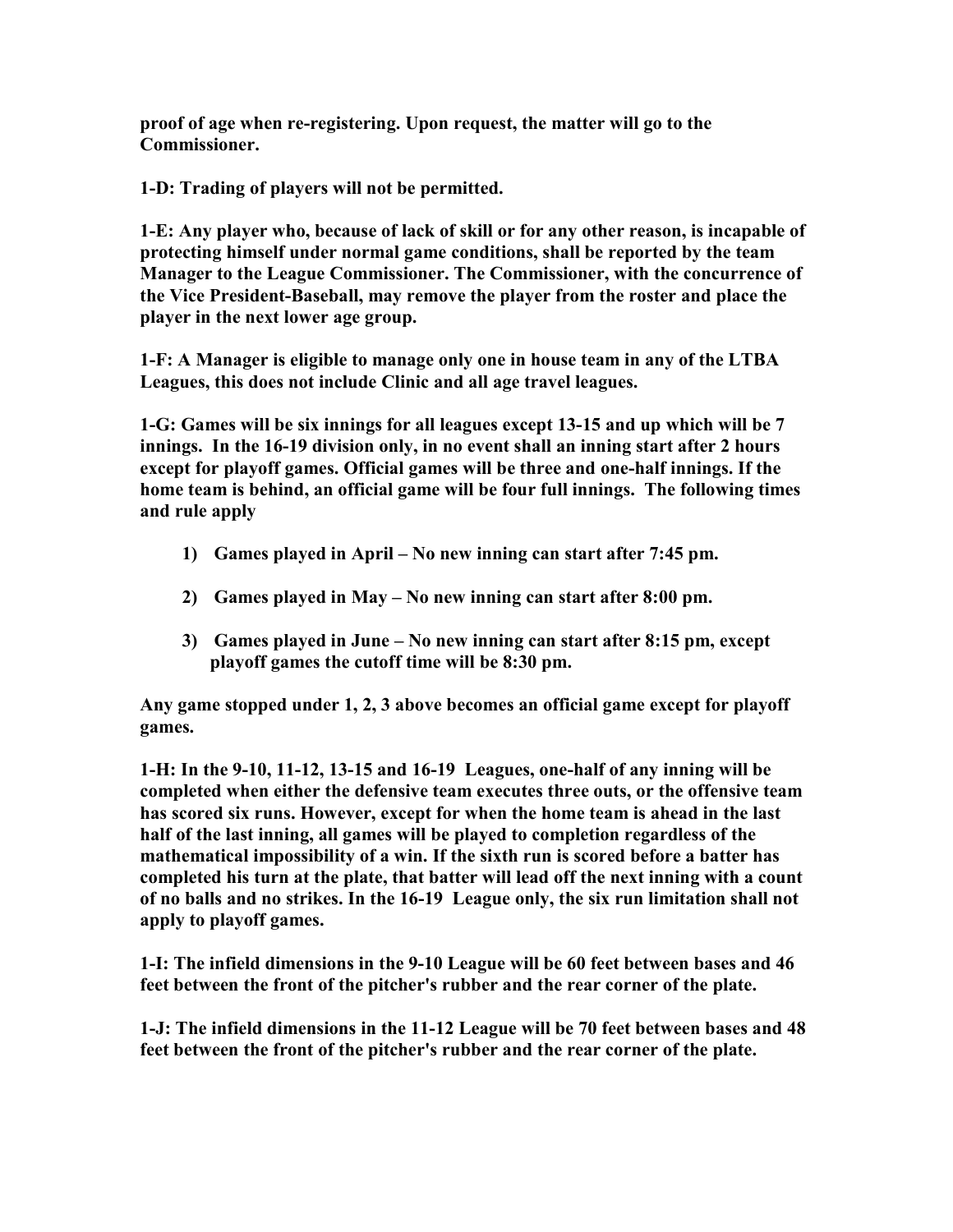1-K: The infield dimensions in the 13-15 League will be 80 feet between bases and 54 feet between the front of the pitcher's rubber and the rear corner of the plate.

1-L: The infield dimensions in the 16-19 League will be 90 feet between bases and 60 feet 6 inches between the front of the pitcher's rubber and the rear corner of the plate.

### PREGAME

2-A: Whether a game can be played or called off is in the hands of the Sports Field Leader assigned to the field. If the game starts, it is then in the hands of the Umpire.

2-B: If a team cannot field eight players at 15 minutes after the official starting time, that team will be considered to have forfeited and will be charged with a loss. If both teams cannot field eight players at 15 minutes after the official starting time, then both teams will have forfeited and will be charged with a loss. At the starting time of any game, if one or both teams cannot field eight players, both Managers will be called to Home Plate by the Plate Umpire and will be given the official time. The Manager or Managers will then be given 15 minutes from that official time to field eight players or forfeit the game.

2-C: A team starting a game with nine players may continue play with eight players, but not less, in the event of injury or illness only.

2-D: Managers cannot agree to change the starting time or date of the game or to override the fifteen (15) minute forfeiture rule in Rule 2-B.

2-E: For scheduled weekday games that normally start at 6 P.M., the visiting team will have exclusive use of the field from 5:20 to 5:40 P.M. to conduct practice. The home team shall have exclusive use of the field from 5:40 to 6 P.M. Neither team, at any time, shall interfere with the Field Leaders' efforts to condition the playing field. Batting and infield practice, if any, will not be conducted from the home plate area.

2-F: The home team shall occupy the third base bench for all games.

2-G: Home Plate Umpire for each field shall review the ground rules on the field with the Managers before the game starts. Safety of players and spectators shall be the governing principle.

2-H: For the 9-10 and 11-12 Leagues, the line defining the dead ball area will be extended parallel to the foul line. All other leagues will be governed by the appointed ground rules for the specific area.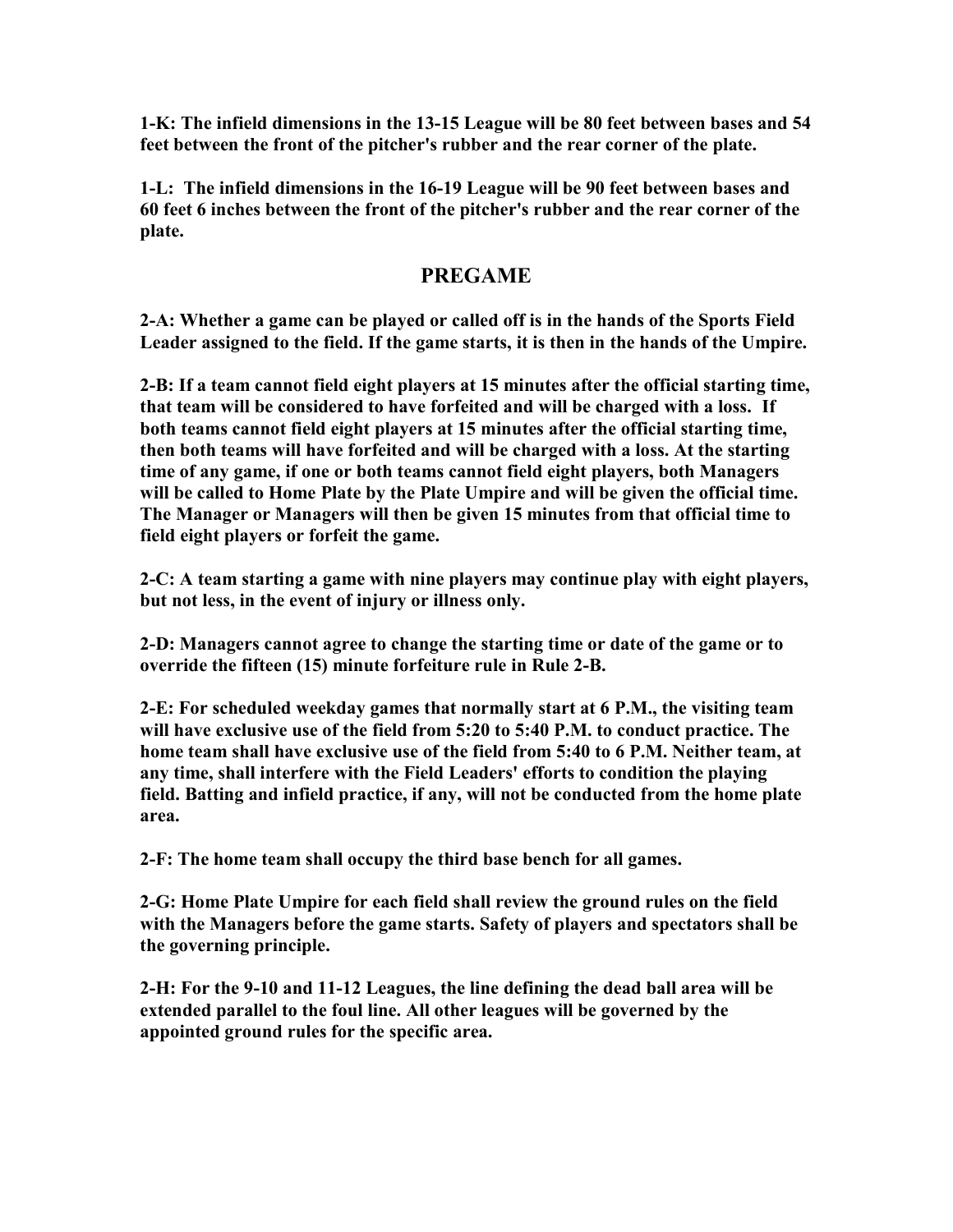### POSTPONEMENTS

3-A: The home team Manager will notify the Commissioner if a game is postponed, interrupted, or suspended. When the Commissioner is not available, the Vice President will be notified.

3-B: All postponed or interrupted games may be rescheduled at a time and field specified by the League Commissioner. An interrupted game is one that has been terminated due to safety concerns, inclement weather or factors beyond the league's control prior to being an official game. Interrupted games will be continued from the point of termination. Except for the 16-19 league. See Rule 3-B1 below.

3-B1:In the 16-19 league, this rule does not apply.

3-C: Make-up games shall not exceed two hours in length, and no batter shall come to bat after this two hour limit. If the time limit is reached during the progress of an inning, the score shall revert to the previous complete inning, unless that would result in a tie. Then play will continue until that inning is completed. If the game is still tied upon completion of that inning, the game will be a "suspended" game. There will be no 2-hour curfew for 13-15 league make-up games.

3-D: No curfew will apply to the final make-up game of the day scheduled on each field. The Commissioner will notify the Managers in advance if their make-up game is to be played without curfew.

3-E: All make-up games shall take priority over originally scheduled practices.

### UNIFORMS AND EQUIPMENT

4-A: All players who have been issued uniforms must wear them at all games played by their respective teams. The team uniform includes shirts, caps, and socks issued by LTBA. Players having uniforms and not wearing them will not be permitted to play. Uniforms, except caps, must not be worn during practice or for any other purpose unless sanctioned by the League Commissioner. Players are to supply their own baseball pants as part of the uniform. No player shall be allowed to play in shorts.

4-B: No player will be allowed to bat or run the bases without a NOCSAE certified helmet. All catchers must wear athletic supporters, protective cups, mask and helmet combination, shin guards and chest protector while catching. No player is permitted to warm up pitchers without wearing the protective catching equipment. It is the Manager's obligation to insure that all players wear prescribed protective equipment.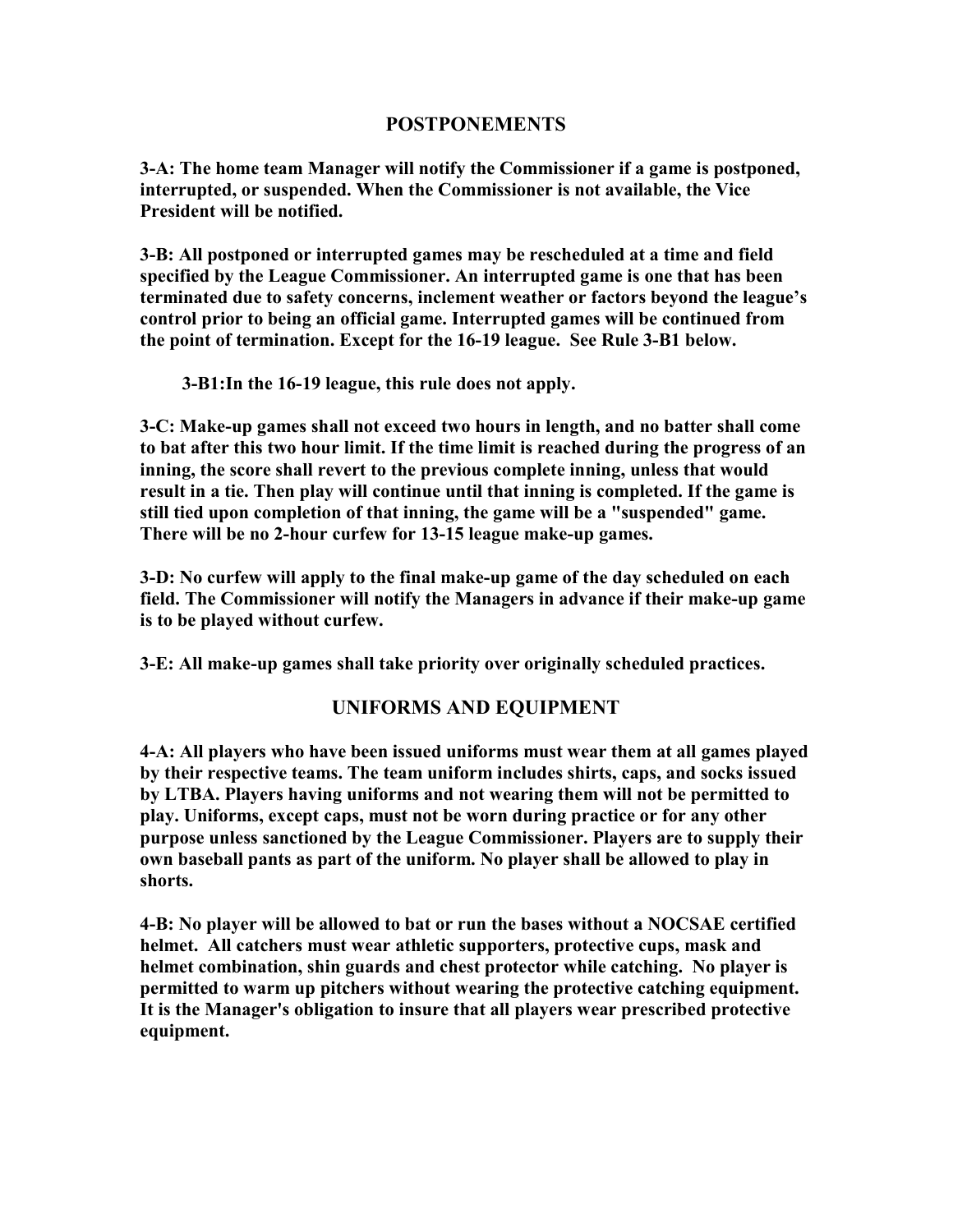4-C: All players, except catchers, must furnish their own gloves. The first baseman is the only player permitted to use a trapper's mitt. The catcher will use a catcher's mitt. All other fielders must use a regulation finger glove.

4-D: The 9-10 and 11-12 leagues shall use bats that meet the official Little League (Majors) standard for bats. The 13-15 league shall use bats that meet the official Little League (Majors) or (Junior League) or NFHS standards. No bats may have composite barrels, except, for the 13-15 league, any bat that meets the NFHS standard may be used.

4-E: No metal spikes will be allowed in any league.

4-F: Managers are responsible for equipment and may be required to reimburse LTBA for lost or missing equipment. Value of said equipment shall be determined by the LTBA Equipment Manager.

### PARTICIPATION

5-A: At any game, no player can sit consecutive innings, and no player can sit more than one inning until all other players have sat at least one inning. Failure to comply with this rule will result in the forfeiture of game if reported to the League Commissioner within 72 hours.

5-B: Players unable to play for physical reasons are exempt. (It is normally expected that players having any disability would not be on the player's bench. This excludes players injured in pre-game practice or during the game.) Opposing Managers should be notified of any injured players in uniform who are unable to play.

5-C: Free defensive substitution is permitted provided Rules 5-A, 5-B, 6-A through 7-C are not violated.

5-D: All players present for the game shall be in the batting order for the entire game, even though only nine players shall play in the field. If a player arrives after the game has started, that player shall bat last in the lineup.

5-E: A player may play in the next older league in any game; he may play no position except outfielder unless all outfield positions are filled by brought-up players. Under no conditions may a brought-up player pitch. Exception: a player from the 13-15 league may not be brought up to the 16-19 league.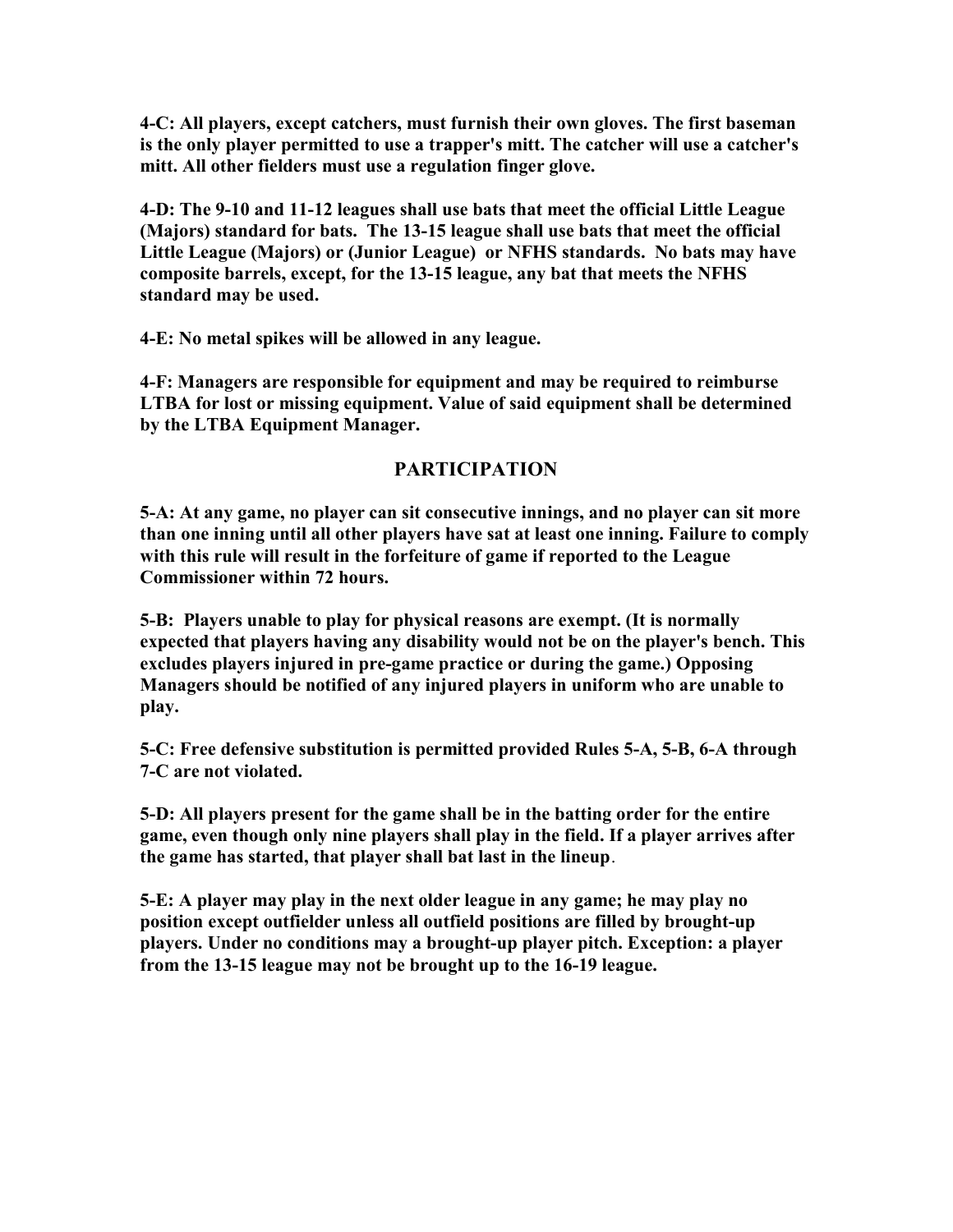5-F: A player may play in the next older league with the intention of helping a team field a nine-player team under certain conditions. If a Manager brings up players from a younger league with the intention of filling in for missing players, and finds that that he has nine players show up for the game, he shall be able to let such "brought up player" play in a limited capacity. Such "brought-up player" must bat at the bottom of the lineup, only play the outfield, play no more than three defensive innings and not bat more than once. At that point, the "brought-up player" must be removed from the game, unless one of the regular team members is injured or leaves the game prior to the "brought-up player" being removed from the game.

5-G: If a younger player is brought up to field a nine-man team, and a regular team member shows up after the game is already started, the brought-up player must be removed from the game after he has played the number of innings and at bats specified in Rule 5F.

5-H: No brought-up player may be given playing time at the expense of a regular team member, except as required by Rule 5-F or 5-G. Penalty: Mandatory forfeiture of game and optional suspension of Manager, at the discretion of the League Commissioner.

5-I: A brought up player may play in the next older age group only with the consent of the player's parent or guardian. Such permission must be obtained each time a player plays in an older league.

5-J: In the 9-10 League, the defensive team may use an additional (tenth player) fielder. However, if the tenth fielder is used, there must be four (4) fielders at traditional outfield depth a fifth infielder is not allowed.

5-K: There will be no bunting in the 9-10 age group. If a player bunts, the umpire will call a strike and the play is ruled dead. All base runners will return to their bases. It is the umpire's discretion as to whether a bunt was attempted.

# **PITCHING**

6-A: A player may not have more than two pitching turns per game. One pitch will constitute a pitching turn. One pitch will also constitute one inning pitched.

6-B: If a Manager or Coach removes a pitcher from the game, he may remain in the game at another position. If a player is removed from pitching before having played in the game at least three innings, he must remain in the field until at least three innings are completed.

6-C: No pitcher who hits two batters in one inning may continue to pitch in that inning. No pitcher who hits three batters in a game may continue to pitch in that game.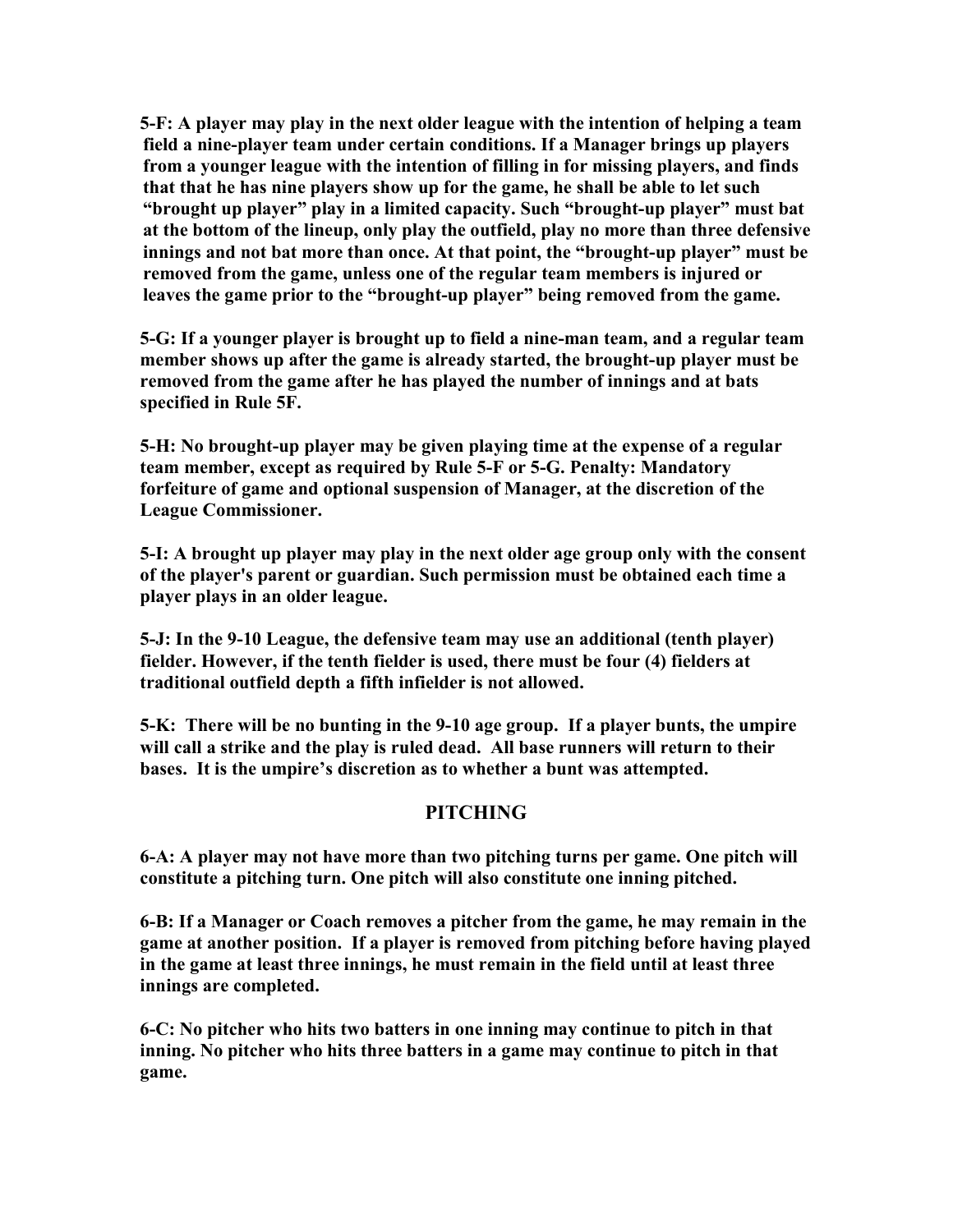6-D: In the 11-12 League, if a balk is committed, the Umpire must call "No Pitch."

6-E: In the 9-10 League, balks may be called by the umpire but no penalty will be imposed and base runners will not advance. The umpire should call no pitch.

6-F. In the 16-19 League, no 19 year old may pitch.

# PITCHING LIMITATIONS

All Leagues

7-A: No pitcher may pitch more than three (3) innings in any one calendar day except as set forth in 14H

7-B: When a game that has been interrupted or suspended is resumed, all individual pitching records will be carried forward and continue to be counted, and no pitcher may pitch more than three innings within the entirety of that game.

Playoffs and Tournaments, All Leagues

7-C: Regular season pitching rules apply

### BASE RUNNING

### 9-10 League

8-A: Stealing is not permitted in the 9-10 League. No runner may leave the base until the pitch crosses home plate.

8-B: Runners are not permitted to advance on passed balls or wild pitches.

8-C: A batter will not be permitted to take first base on a dropped third strike.

8-D: The infield fly rule does not apply in this league.

### 11-12 League

8-E: No base runner may leave the base until the ball crosses the home plate.

8-E-1: A batter will not be permitted to take first base on a dropped third strike.

#### All Leagues

8-F: Any base runner who does not slide and collides in a forceful manner with a fielder that has the ball, or is in the process of playing the ball, shall be called out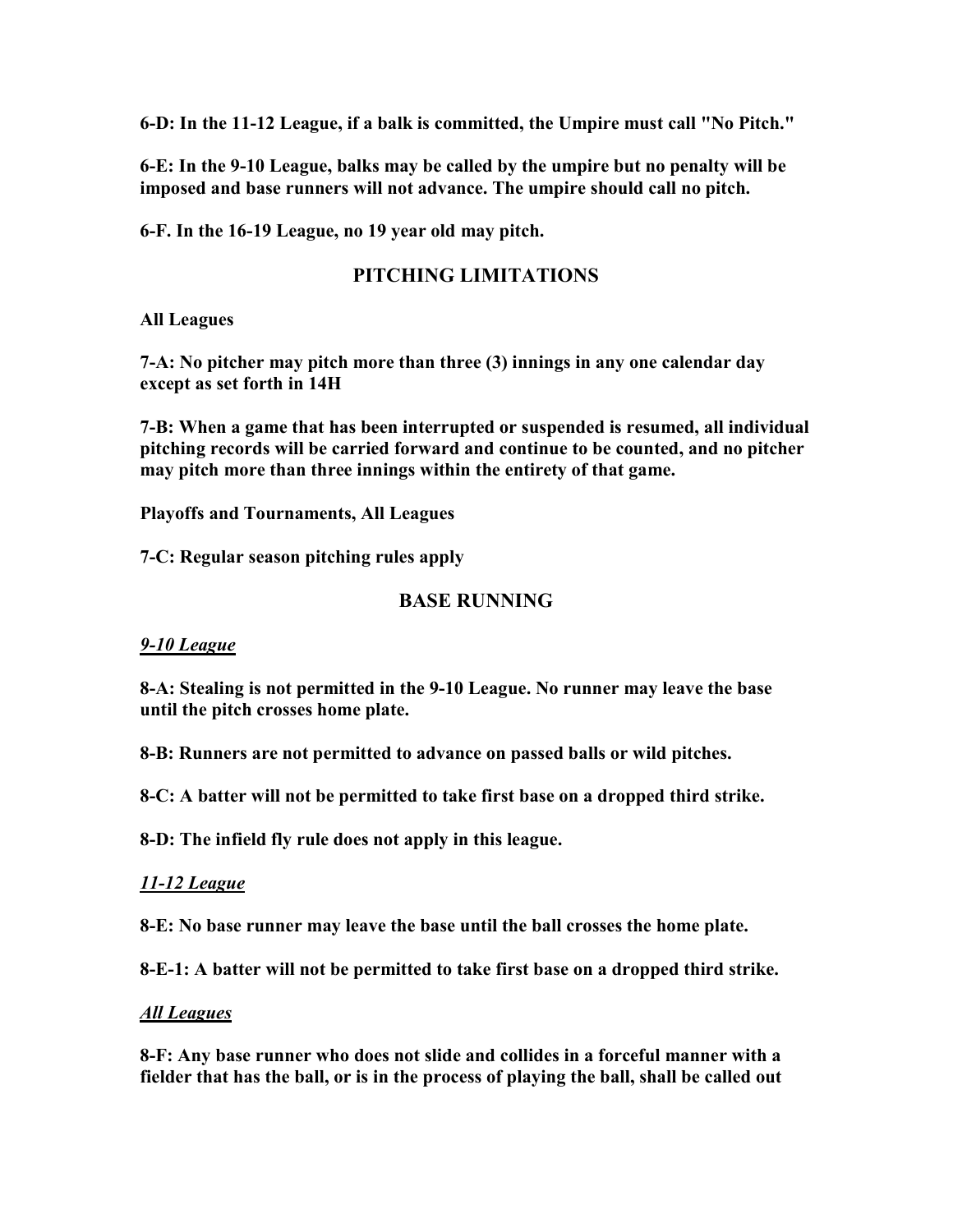and may be ejected from the game if the umpire decides the collision was clearly intentional.

# MANAGERS, COACHES - SPORTSMANSHIP

9-A: Managers and Coaches shall be the only non-playing persons allowed to request "time out."

9-B: No Manager or other adult will be allowed on the playing field once the game has started for any other reason than previously stated.

9-C: If a manager or coach assigns any player (regardless of age) to coach a base, that player will be required to wear a protective batting helmet.

9-D: Spectators will be requested to not occupy the space within the white lined arc behind the backstop.

9-E: No smoking by Managers or Coaches on the field. Failure to comply with the non-smoking rule will not result in forfeiture, but disciplinary action will be taken as the Board of Directors sees fit under Article 8, Section II of the Constitution and By-Laws of the LTBA.

9-F: Any misconduct, unsportsmanlike conduct, or failure to obey rules during games, must be reported to the Commissioner by Umpires and/or Managers.

9-G: The addressing of remarks by Managers and Coaches to players of opposing teams is prohibited.

9-H: Only the Managers and Coaches for the game shall address the Umpire.

### POST-GAME

10-A: Team Managers, or acting Managers, will notify the league commissioner(s) with the following information:

(a) Final score, (b) Rating of umpires

10-B: There will be a two-week statute of limitations for forfeiture of a game.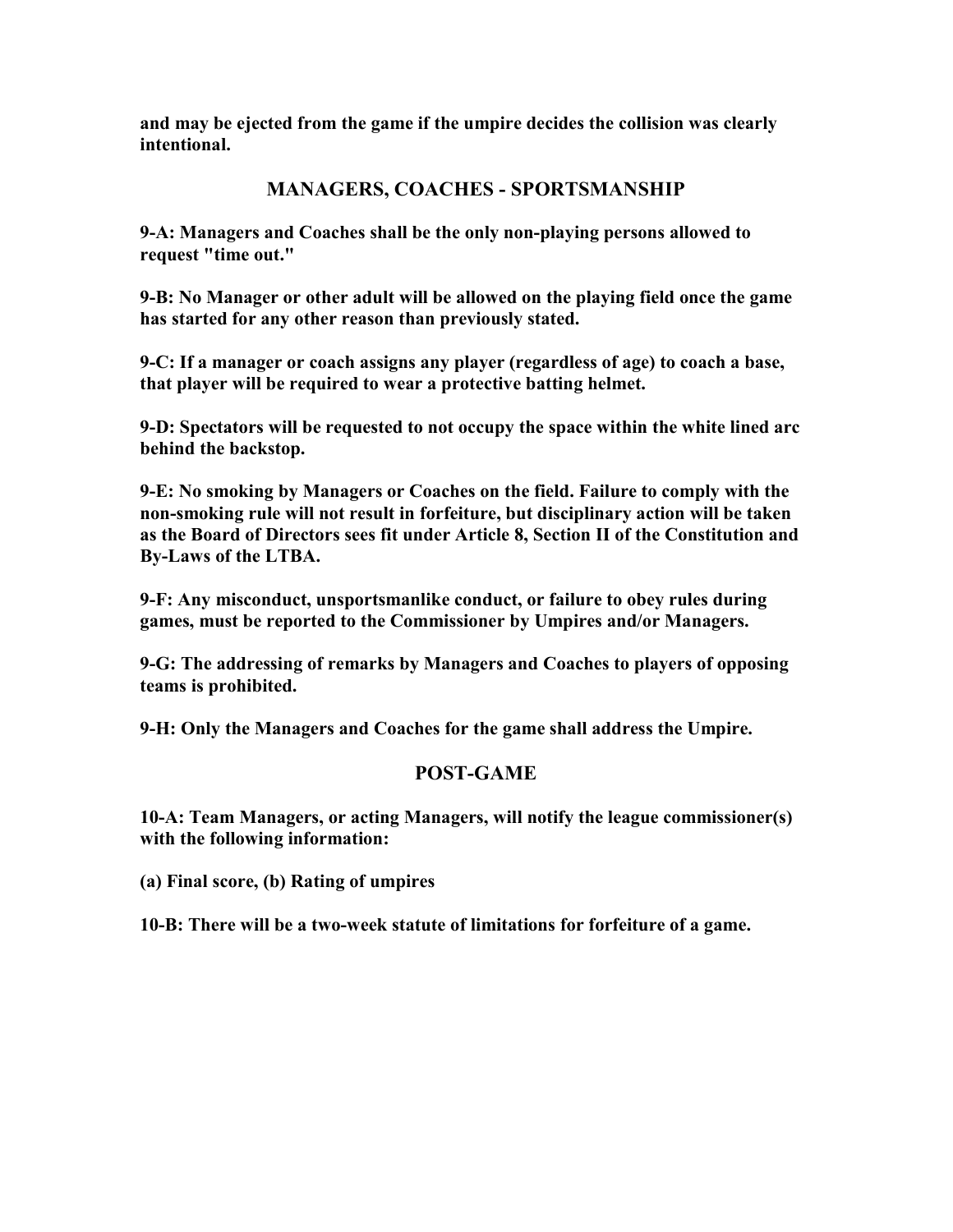### **PROTESTS**

11-A: In order for a protest to be recognized, time out must be called and the home plate Umpire must be notified of the protest before the next pitch is thrown. The only exception may be if the dispute arises on a game-ending play

11-B: Only decisions regarding an interpretation of rules may be subject for protest. No protest shall be considered regarding a judgment decision by an Umpire.

11-C: The verbal protest must be followed by a written protest by the Manager to the League Commissioner, accompanied by a \$15.00 bond within 24 hours after the finish of the completed game. The bond will be returned only if the protest is upheld.

11-D: Even if it is held that the protested decision violated the rules, no replay of the game will be ordered unless in the judgment of the protest committee, the violation adversely affected the protesting team's chances of winning the game. If a replay of the game is declared, the game will be replayed from the point of the infraction.

11-E: The Protest Committee shall consist of the League President or Vice President, Umpire-in-Chief, and the Commissioner(s) of the League involved in the protest. A rules interpreter shall be appointed by the League President and approved by the Board of Directors. He shall not be present at the protest meeting.

11-F: All attempts to prevent protest should be taken.

### CHAMPIONSHIPS, TOURNAMENTS, and PLAYOFFS

12-A: The team with the best winning percentage in each league shall be declared the winner of that league. Ties will be decided by a playoff game. Exception: this rule does not apply to the 16-19 league. .

12-B: All playoff, tournament, and championship games must be at least six innings (seven innings in 13-15 and 16-19 ). If, for any reason except forfeiture, a playoff or championship game must be terminated before completion, it shall be continued from the point of suspension.

12-C: Seeding for the post-season tournament will be based upon regular season winning percentage within the league. Ties will be broken based on head-to-head play, and then by coin toss. Exception: this rule does not apply to the 16-19 league.

12-D: For all tournament games, the higher seeded team will be the home team. For the League Championship game, the team with the better winning percentage will be the home team. Ties will be broken based on head-to-head play, and then by a coin toss.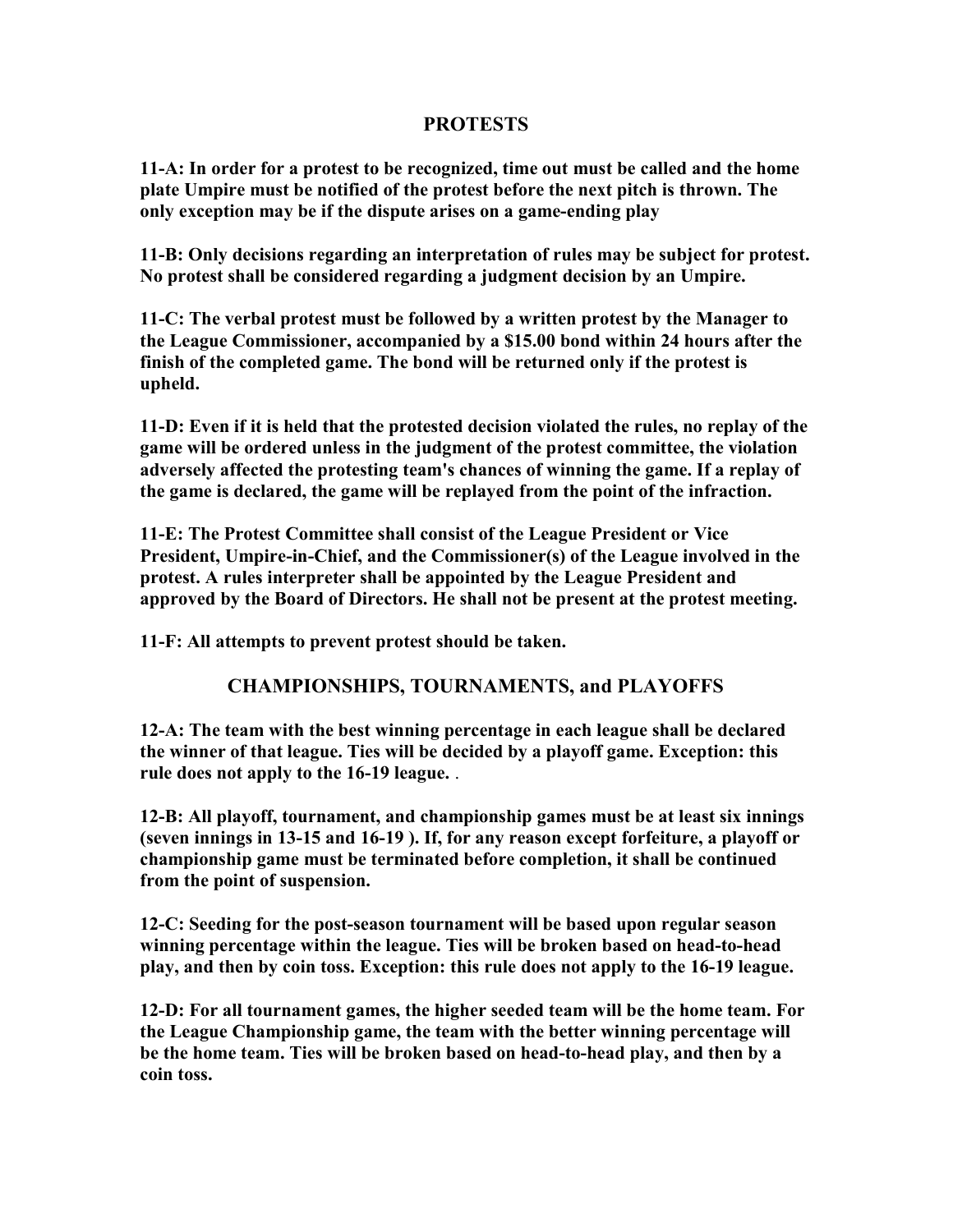### ALL-STAR GAMES

13-A: All-Star Managers will be appointed by the Commissioners based on won-loss records one week prior to the date of the game.

13-B: Commissioners will assign each team the number of players it may name to the All-Star Game. There must be a minimum of two players from each team. No alternates may be named. No All-Star candidate may be considered unless he has played in at least half of his team's games at the time of his selection.

13-C: A player must play the first four and one-half or the last four and one-half innings and no more unless sickness or injury removes him or another player. Exception: In the event that 18 players (20 players in the 9-10 league) do not show up for the game, the Manager may choose one player of the selected players to play more than four and one half innings for each player who did not show up. Also, in the 13-15 League, players so identified with the Commissioner's approval prior to starting the game, may play the entire game. No player may pitch more than two innings in any All-Star game.

13-D: In the 13-15 United League, the Commissioner will strive to field competitive squads from the pool of teams designated by Rule 13-B.

13-E: If at the end of nine innings the score is tied, there will be no further play and the All-Star Game will end in a tie.

### TRAVEL TEAMS

14-A: All children properly registered for the LTBA in-house program are permitted to try out for a sanctioned LTBA Travel Team except as allowed in rule 14-B1. The LTBA travel program is designed for players whose skills and inclinations suggest participation in a more competitive environment and with a greater level of competition.

14-B: Every attempt will be made to prevent scheduling conflicts between in-house and travel events. However, if a conflict is unavoidable, the in-house event takes precedence except for situations covered in 14-C below. NOTE: An "event" is defined as any tournament, game, practice, fund-raiser, etc. that a team member is expected to attend.

14-B1: Players eligible for the 16-19 travel team are players currently on an LTBA in-house 16-19 team; or players not on an LTBA in-house 16-19 team who are on a high school team; or players who have completed high school but have not yet reached their twentieth birthday as of April 30. At least two-thirds of the players on the 16-19 travel team must consist of players who: 1) currently play on an in-house LTBA 16-19 team; and/or 2) who have previously played on an in-house LTBA team.